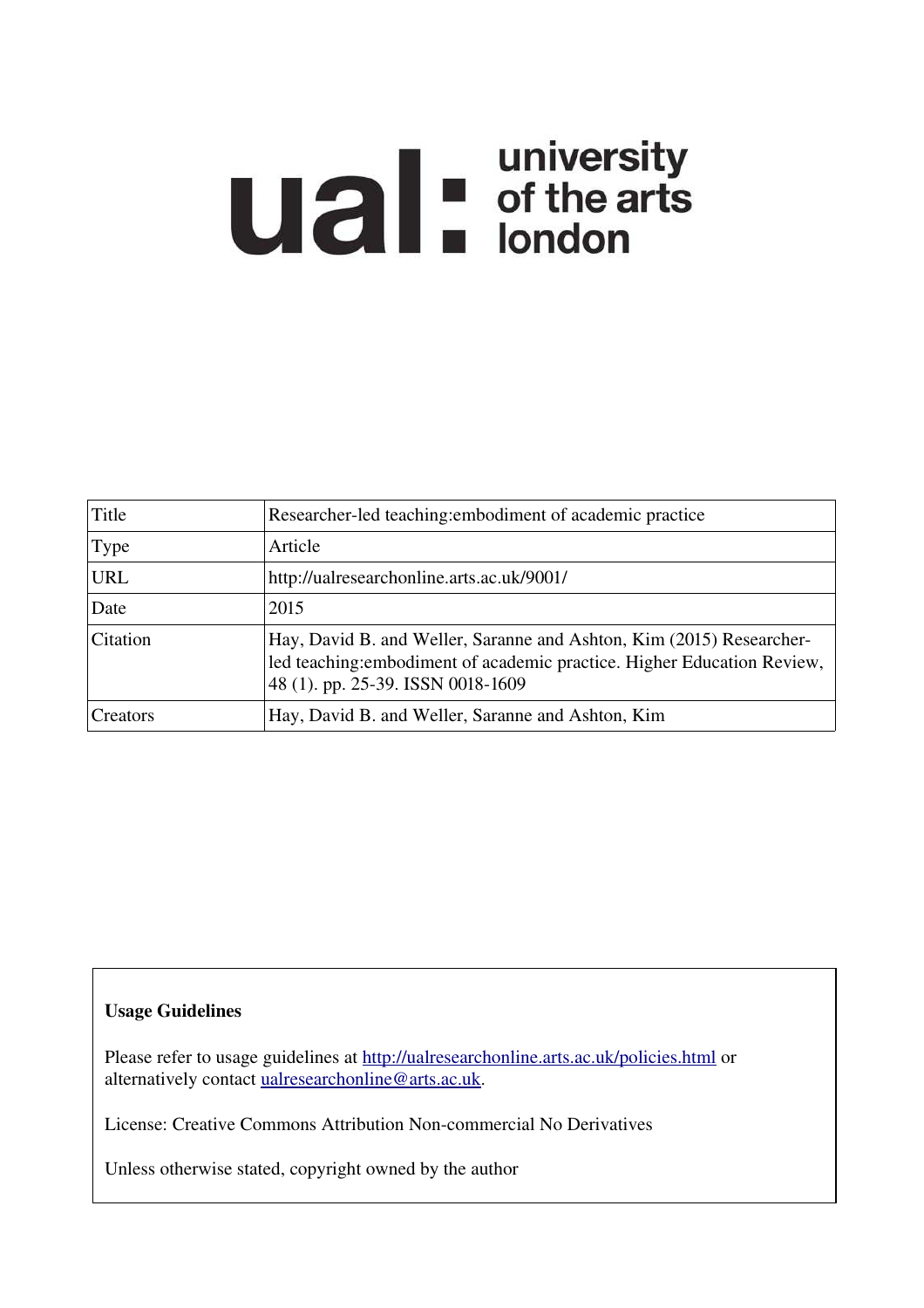# Researcher-led teaching: embodiment of academic practice

David Hay<sup>1</sup>, Saranne Weller<sup>2</sup> and Kim Ashton<sup>1</sup> 1King's College, London, UK 2University of the Arts, London, UK

––––––––––––––––––––––––––––––––––––––––––––––––––––––––––––

*This paper explores the embodied practices of leading researchers (and/or leading scholars/practitioners), suggesting that distinctive 'researcher-led teaching' depends on educators who are willing and able to be their research in the teaching setting. We advocate an approach to the development of higher education pedagogy which makes lead-researchers the objects of inquiry and we summarise casestudy analyses (in neuroscience and humanities) where the knowledgemaking 'signatures' of academic leaders are used to exhibit the otherwise hidden identities of research. We distinguish between learning readymade knowledge and the process of knowledge in the making and point towards the importance of inquiry in the flesh. We develop a view of higher education teaching that depends upon academic status a priori, but we argue that this stance is inclusive because it has the propensity to locate students as participants in academic culture.*

Keywords: teaching, research, academic practice

# **Introduction**

Links between research and teaching are a fundamental assumption for most university departments (Jones and Kinchin, 2010). The particular benefits of being taught by lead-researchers (or leading scholars/ practitioners) have proved difficult to demonstrate (Blackmore, 2009), however, and while phrases such as 'research-to-teaching links' and 'teaching in research-rich settings' have become commonplace, they are also rather ill-defined (Hughes, 2005) and commonly neglect the literature of practice studies (e.g. Knorr Cetina, 1999; Rouse, 2002; and Rheinberger, 2010 for science and the many papers collected together by Camic, Gross and Lamont, 2011 for social science and the arts and

––––––––––––––––––––––––––––––––––––––––––––––––––––––––––––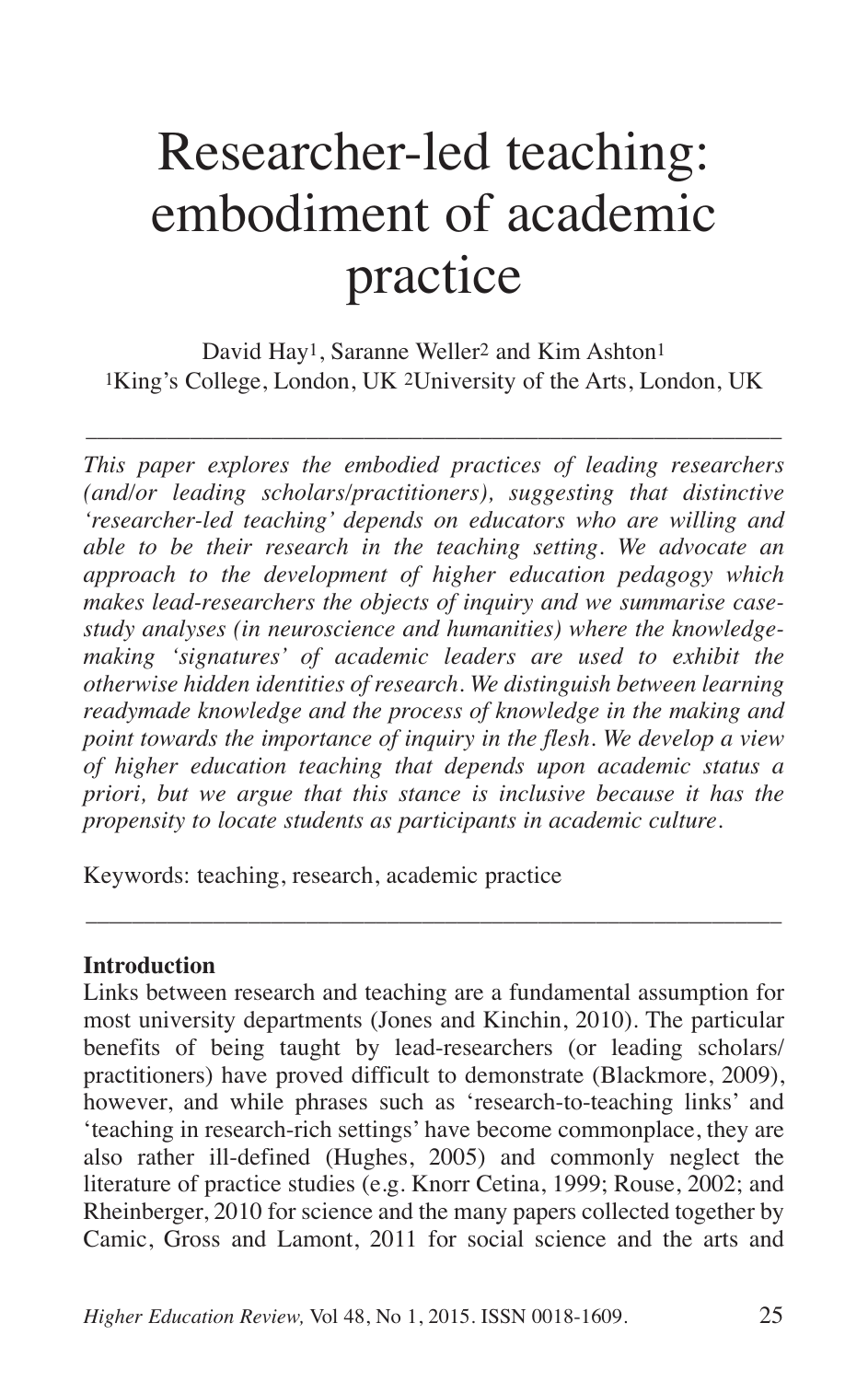humanities) to which they might potentially be linked (see Hay *et al*, 2013).

In particular, 'teaching in research-rich settings' is a somewhat disembodied notion that does not necessarily implicate the researcher as being the teacher in the given field and 'research-to-teaching links' implies two already separate functions (one of research; one of teaching) that may, or may not, be brought together again (see Macfarlane, 2011). Nevertheless, the higher education community seems to be agreed that teaching students to reproduce textbook (or even recently published research) information is problematic, while the student learning literature shows the ways that non-researchers (non-specialist teachers as well as students) tend to prioritise formal teaching targets (e.g. Entwistle and Smith, 2002), while research prioritises the epistemic cultures of new knowledge-making (e.g. Latour, 1987; Knorr Cetina, 1999 and also Perkins, 1981).

# **Development**

The issue of a distinction between learning readymade knowledge *versus* learning knowledge-making process is addressed in some of the literature of academic literacy (e.g. Greanleaf *et al*, 2010) and 'new academic literacies' approach (c.f. Lea and Street 1998), in particular (e.g. Lillis, 2003; Kress, 2003; 2010), suggesting that in writing (or in multimodal discourse) learners can begin to participate in '*knowledge design*' (c.f. Kress, 2003). Nevertheless, in many academic fields there is still a gap between the process-knowledge made available in the published academic texts (papers and books, videos etc.) and the organising principles embodied by leading (principal) researchers/ scholars/practitioners (see Barnett, 2010). This is partly because the practices of 'experts' tend to be tacit or so highly codified that they remain effectively invisible to those who are not expert already (e.g. Polyani, 1961; Collins, 2010). It is also because some aspects of the inquiry process are purposefully removed in the course of formal presentation (see Wineburg, 2011). More importantly perhaps, while the last three decades of research in higher education are consequences of the literary turn in contemporary philosophy (Stafford, 1991; McCartney, 2013), it is important to recognise that in some practices (in experimental bioscience, contemporary art and in many aspects of medicine, for example), non-linguistic action and materialisation has its own well-defined place (Stafford, 1993; 2007; Radder, 2012).

In the science-research context Knorr Cetina (1999) provides some explicit illustrations; distinguishing, for example, between: a) protodata, cleaned and fixed for publication in a process of 'laboratory talk'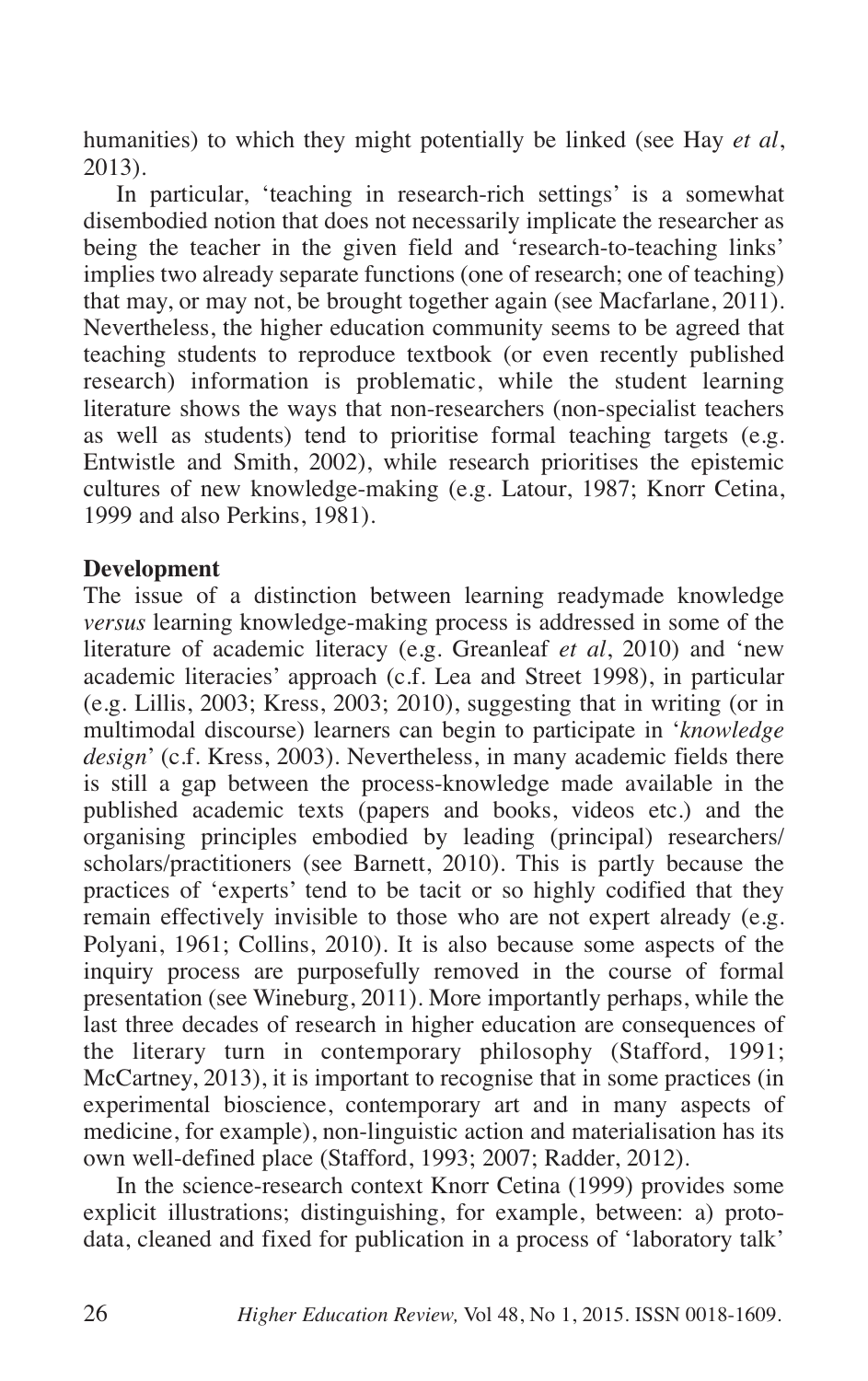which is not itself a component of the final paper (Aman and Knorr Cetina, 1988); *and* b) research narratives of laboratory life (e.g. Latour and Wolgar, 1985; Knorr Cetina, 1999) in which the *process* of inquiry as well as its product are the combinatory research objective. Researchwork like this (combining a focus on the person, their method and *their* object), associated with the methodologies of science and technology studies, but also more recently developed in inquiry into knowledgemaking practice in humanities (e.g. Grafton, 2011), financial market analysis (e.g. Knorr Cetina, 2011) and social science (e.g. Heilbron, 2011), throws light on how the researcher is inseparable from the identities (the epistemic things – Rheinberger, 2010) they manufacture in their practice (see Camic, Gross and Lamont, 2011). In her analysis of molecular biology Knorr Cetina (1999, p. 217) exemplifies this principle as follows:

*'...the individual scientist in the laboratories studied is not just an author of knowledge and a component of the setting, but also its integrating element – for example, if anything integrates a molecular biology laboratory, it is the laboratory leader. The laboratory, experimentation, procedures, and objects obtain their identity through individuals. The individual scientist is their intermediary – their organising principle in the flesh, to who all things revert.'*

Such analysis has some fundamental implications for pedagogy in higher education, suggesting that rather than seeing the researcher/ teacher as the person charged to tell the story of their discipline and field (where talk recounts a process which happens elsewhere), these people are more fundamentally *the form* the story takes; deserving of *direct* exhibit in the lecture theatre – where the researcher/teacher might embody the same organising principle(s) and element(s) that they necessarily embody in the laboratory, their academic interaction with peers and/or their potential function in the seminary model (e.g. Grafton, 2011).

It is these issues of embodiment, playing out quite differently in the practices which are essentially representational (i.e. linguistic) *versus* those which are primarily material (sensory and affective) which is most often neglected by the higher educational literature of research-toteaching links (e.g. Healey and Jenkins, 2005: 2007; Kreber, 2005) and likewise by related scholarship of inquiry-based learning practices in research-led settings (e.g. Levy and Petrulis, 2010). In this paper we explore these issues further, drawing on two case studies, both of which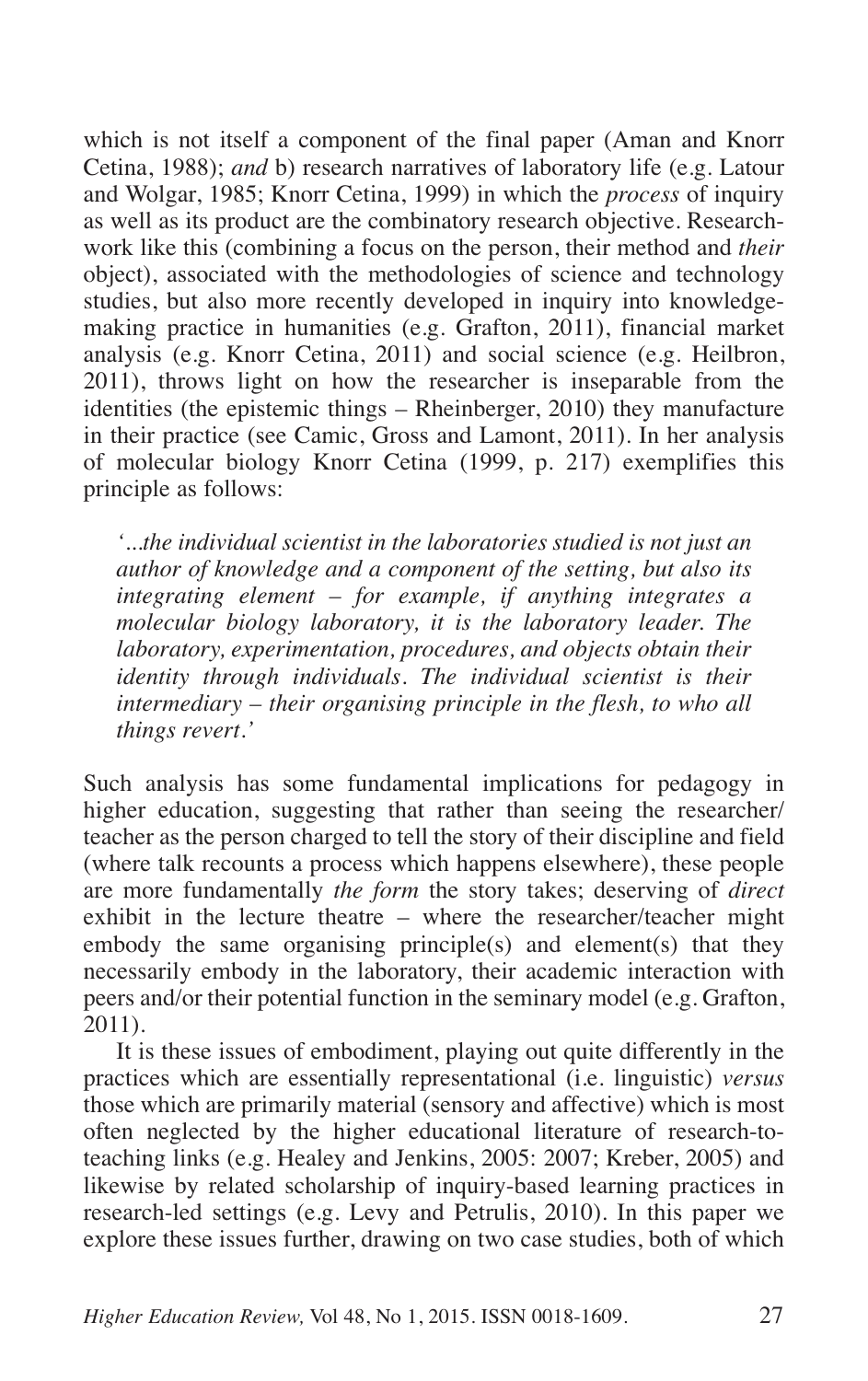focus on imaginative embodiment, whether this imagination is literary (Bakhtin, 1982) or the imagination bounded by the plausibility of material realisation in scientific experiments (Radder, 2012). Both cases (one located in experimental bioscience and one in reading in humanities) were carried out in a single elite university in the UK and in this context the central contention which we develop to unite these studies is that when the identity of leading researchers is taken as being part of the object of inquiry then the *potential* identities of what is otherwise invisible (or at least uncertain, tentative and even perhaps, previously unimagined) begins to find a materiality which can then be labelled and exchanged (negotiated). Further, we contend that, without this view, this perspective of relations between the 'thing' and the person who also makes it (so to speak), teaching tends towards transmission only while acknowledging 'the knower' and 'the known' as a relation releases making-knowledge for the student also. Thus we argue that in contact with the identity of a leading neuroscientist, an image of the unknown regulatory function of brain cells gains a plausibility (because of the ways that leader fuses extant scientific knowledge with their unique experience of methods, craft, material etc.); while in contact with a particular historian, the potential economic and political identity of 18th Century mercantile London (for example) acquires a potential identity which likewise depends on the individual researcher and the problem/process which they *are* standing for.

# **Embodiment**

Several recent ethnographies of science practice emphasise the ways that researchers use their imaginative body-sense to know the identities of 'things' (like protein structures, neuron cells and planets). Myers (2008), for example, documents the ways that protein biochemists learn to sense what is possible and plausible to know about the three dimensional structure of particular proteins because the craft-work experiences of manipulating proteins in experimental settings gradually creates a sensory (and of course imaginative) relationship towards the otherness of protein worlds. This is achieved through '*body-work*' whereby protein shape is understood physically (as well as cognitively) and it comprises learning to occupy the realm of molecules, molecular bonds and stereo-chemical interactions (Myers, 2008). Likewise scientists working on the Mars Explorer Rover Project use visualisation and physical embodiment to '*see like the Rover'* extending their bodysense through the machinery they develop and operate in order to explore the Martian environment (Vertesi, 2012). In both examples, imaginative body-sense constitutes a vital part of '*trained judgement*'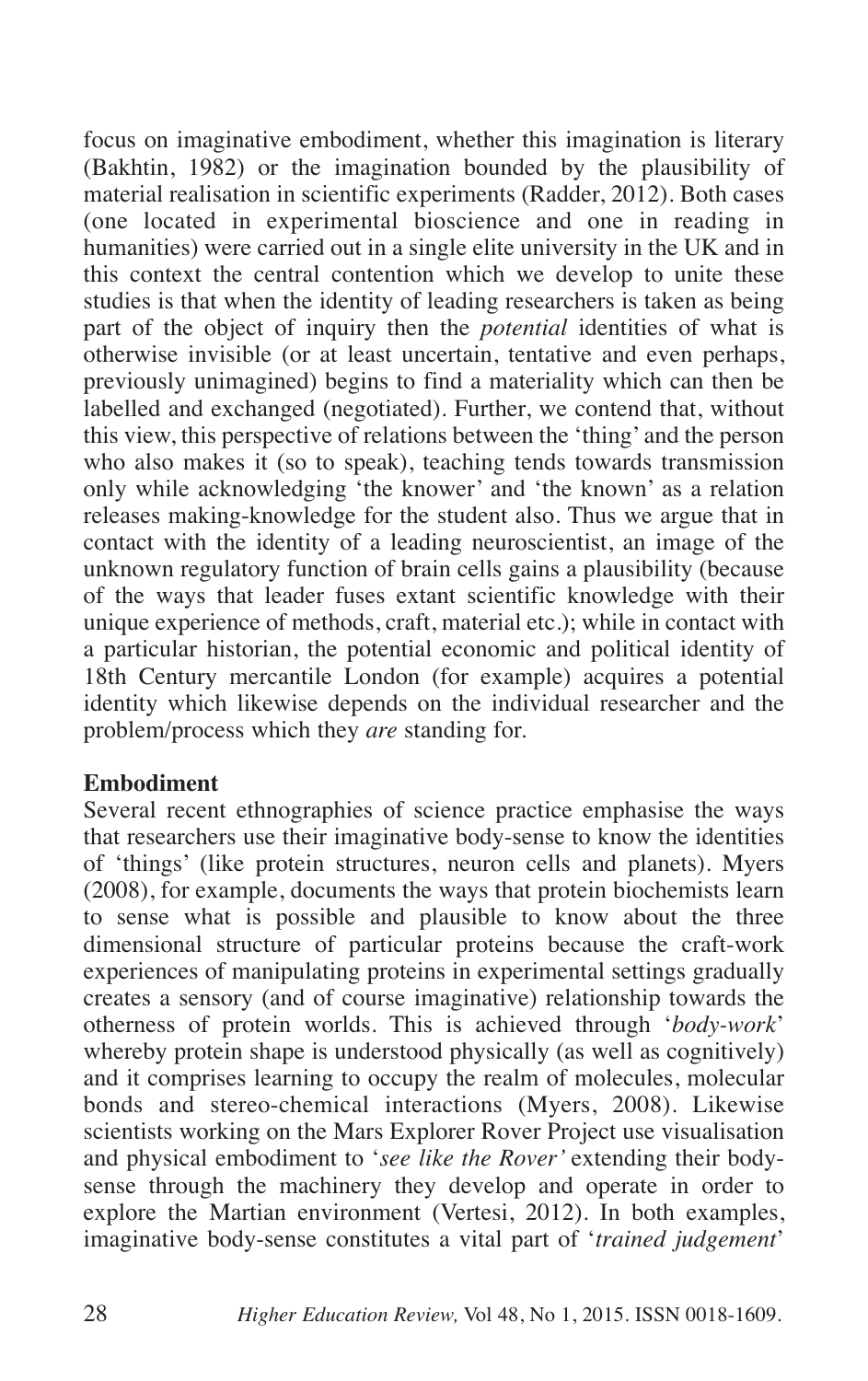(Daston and Gallison, 2007), entering directly into the 'data' that accrues in the field and determining an ability for individuals to critique and show respect for the work and findings of other individuals (Vertesi, 2012). In this regard, many science fields are organised (i.e. led and structured) by the unique 'signatures' of individual scientists (Hay et al, 2013), whereby an ability to label a particular line of inquiry distinguishes one goal from another; one leader from another – thereby determining the functional boundaries of identity which mark both the *potential* of the scientific object (as knowledge) and degrees of expertise manifest in the making of that knowledge (Kawatoko and Ueno, 2003).

# *Neuroscience*

Some of our recent research of teaching has drawn on these ways of seeing practice. We now summarise two case studies, the first of which was designed to explore teaching in neuroscience. In the course of this project, Hay *et al* (2013), but also Wingate (2010), have documented the brain-cell (neuron) drawings of: a) undergraduates; b) trainees (PhD students and postdoctoral research staff); and c) laboratory-leaders (principal investigators), exploiting the fact that neuroscience hinges upon an intrinsically visual image (of the neuron-cell identity) as its object/methodology (see Wingate and Kwint, 2006). Some of our data are exhibited in Figure 1, illustrating how these groups of drawingauthors exhibit discrete neuron-drawing preferences.

The drawings of trainees  $[C_{4-6}]$  tend towards exhibit of actual observations events (where neuron-cell preparations are visualised in the laboratory). These emphasise a tendency towards '*mechanical objectivity*' (Daston and Gallison, 2007) where 'data' is reported without interpretation (as much as this is ever possible). The Principal Investigators' drawings [**D7-9**], however, include a forceful assertion of *potential* neuron-cell identities that coincide with the contribution that each research-leader hopes to make in neuroscience. These leaders' drawings are essentially imaginative images and we have called them the 'signatures of expert neuroscience' because they advocate an individual hypothesis/approach that is objectively recognised by others (i.e. undergraduates, trainees and other leading researchers) as organising the work of particular individuals and the direction of the laboratories which they govern.

One of the most intriguing findings in our study is that the 'signature' image-type (e.g. drawings  $\overline{D_7}$  a in Figure 1) is consistently identified as being 'expert' by all groups of participants even while undergraduates and trainees do not choose to show a 'signature' themselves. We point towards the apparent force of different virtues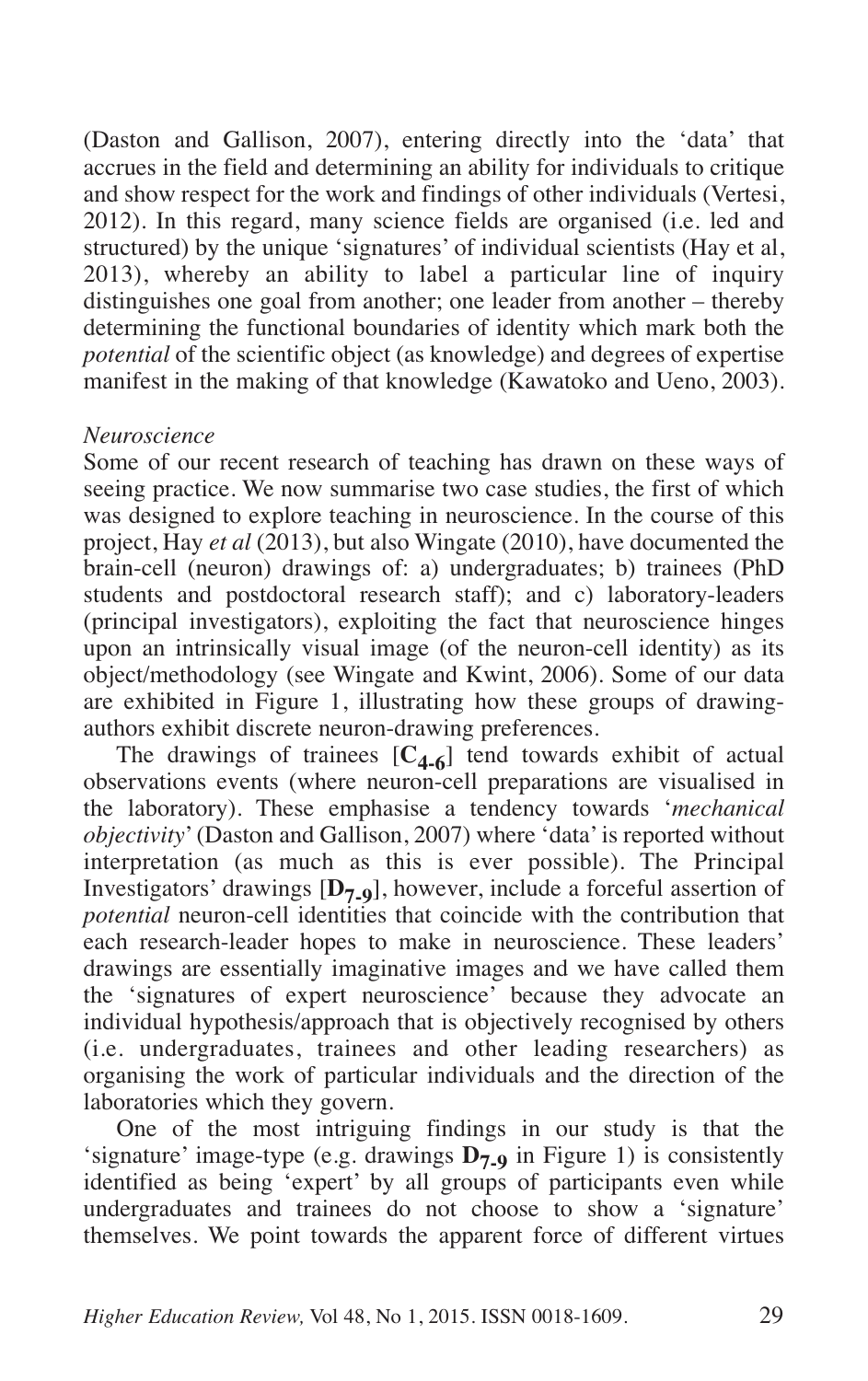

A: The textbook neuron image (redrawn from Grey's Anatomy [Warwick and Williams, 1978] and first produced as the image of the neuron-cell type by Lewllys Barker in 1899 [Barker, 1899]). This image [A], is also the formal t neuron-cell type by Lewllys Barker in 1899 [Barker, 1899]). This image [A], is also the formal target of undergraduate drawings<br>[B] 1] (and see Ranaweera and Montplaisir, 2010): while the drawings of trainee researchers [C [ $B_{1,3}$ ] (and see Ranaweera and Montplaisir, 2010); while the drawings of trainee researchers [ $C_{4,6}$ ] and principal investigators<br>[D<sub>7 o</sub>] exhibit different epistemic virtues. *[D7-9] exhibit different epistemic virtues.*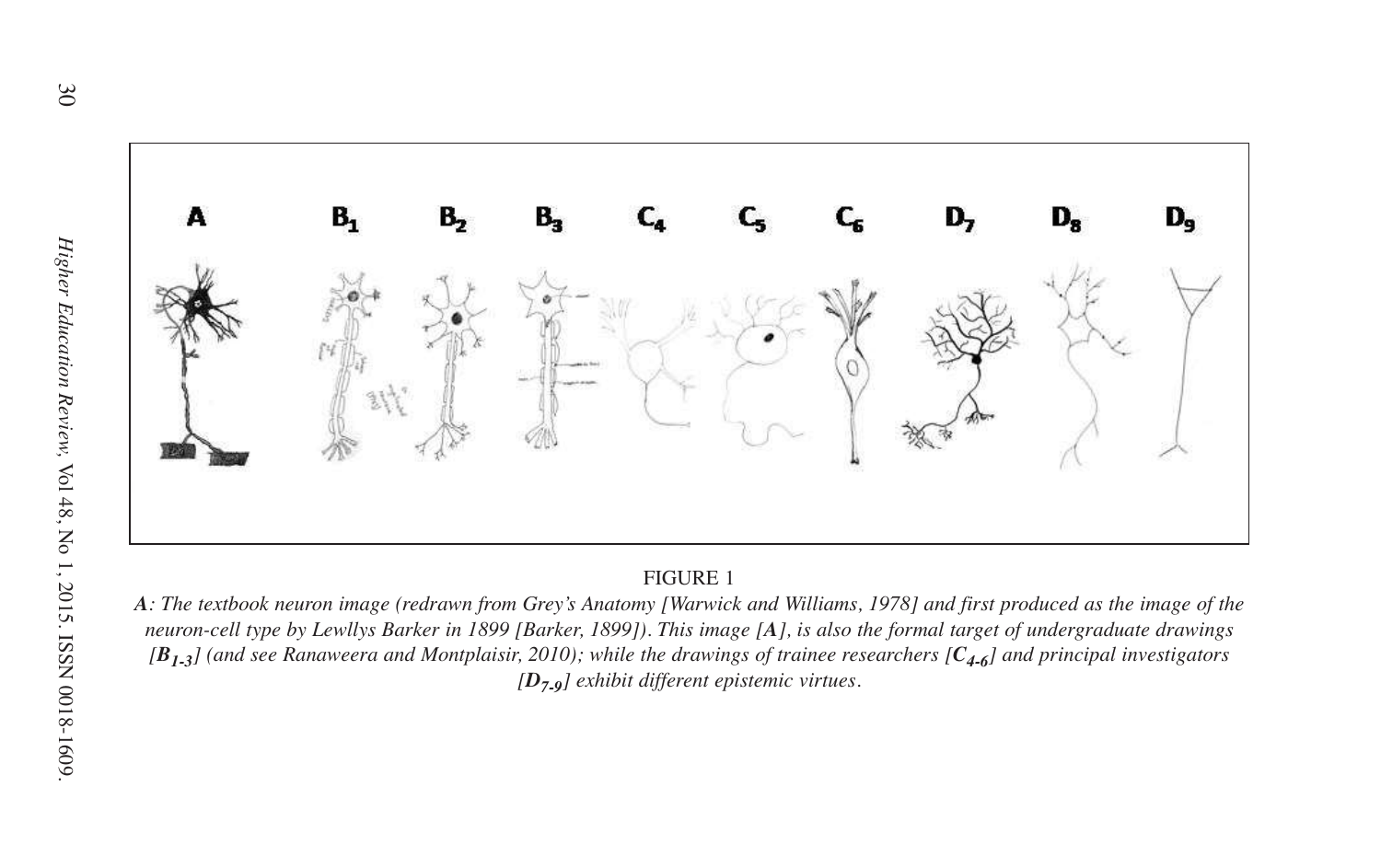dominating different contexts: a) the authority of the 'correct' or single archetypal image in lecture theatre (and in students' common-place expectations of what is asked of them in the teaching/assessment setting); b) a faithfulness towards actual observation which apparently coincides with laboratory 'worker' status; and c) the broader social 'licence' which corresponds to status and the role of 'leader' (see Feldman, Divoll and Rogan-Kyle, 2009). But we also suggest that it is the imaginative body-sense correspondence that has gradually accumulated between lead-researchers and their neuron cell-purposes which enables leaders to project the brain cell identities that they use to organise research (socially) and in terms of what is plausible in experimental settings.

In order to explore these issues, two of our participant leadresearchers designed two teaching interventions to give undergraduates a simulated experience of their research perspectives. Briefly, the first intervention 'placed' students as odour-detection systems in the laboratory so that each student was required to determine their physical location using just the smells of roasting coffee and tea tree oil released from known locations on opposing sides of the room. This was a proxy for the ways that neuron cells locate themselves within the developing embryonic brain (see Wolpert *et al.*, 1998) and it corresponds with the ways that researchers imagine themselves into the 'neuron cells' position' (*as if* the researcher were the neuron cell identity). The second intervention involved the students walking through the laboratory space, turning and creating individual trajectories of movement in response to life history questions (e.g. '*have you ever dyed your hair?*'). Again this choreography corresponds to the ways that researchers try to experience the 'neuron cell as subject', developing and growing in response to cues and previously established life-history (see Stockeli and Landmesser, 1998). Figure 2 shows some of the brain cell drawings made by a new cohort of participating students immediately after these two interventions.

Some of these images (**A**, **B** and **C**) comprise parts of the archetypal neuron image that was previously reproduced by *all* students (Figure 1 [**B1-3**]); but none of them are exactly textbook copies. Drawing **D** is reminiscent of the observational image-types produced by trainees (Figure 1  $[C_{4-6}]$ ), but also perhaps suggests cell-to-cell communication (an aspect of neuron cell identity *not* exhibited by any trainees in our study). Images **E** and **F** are essentially imaginative drawings, however, and in subsequent sorting tests were objectively determined as being indistinguishable from the 'signature' drawing types of lead-researchers.

We do not argue that our interventions gave students the ability to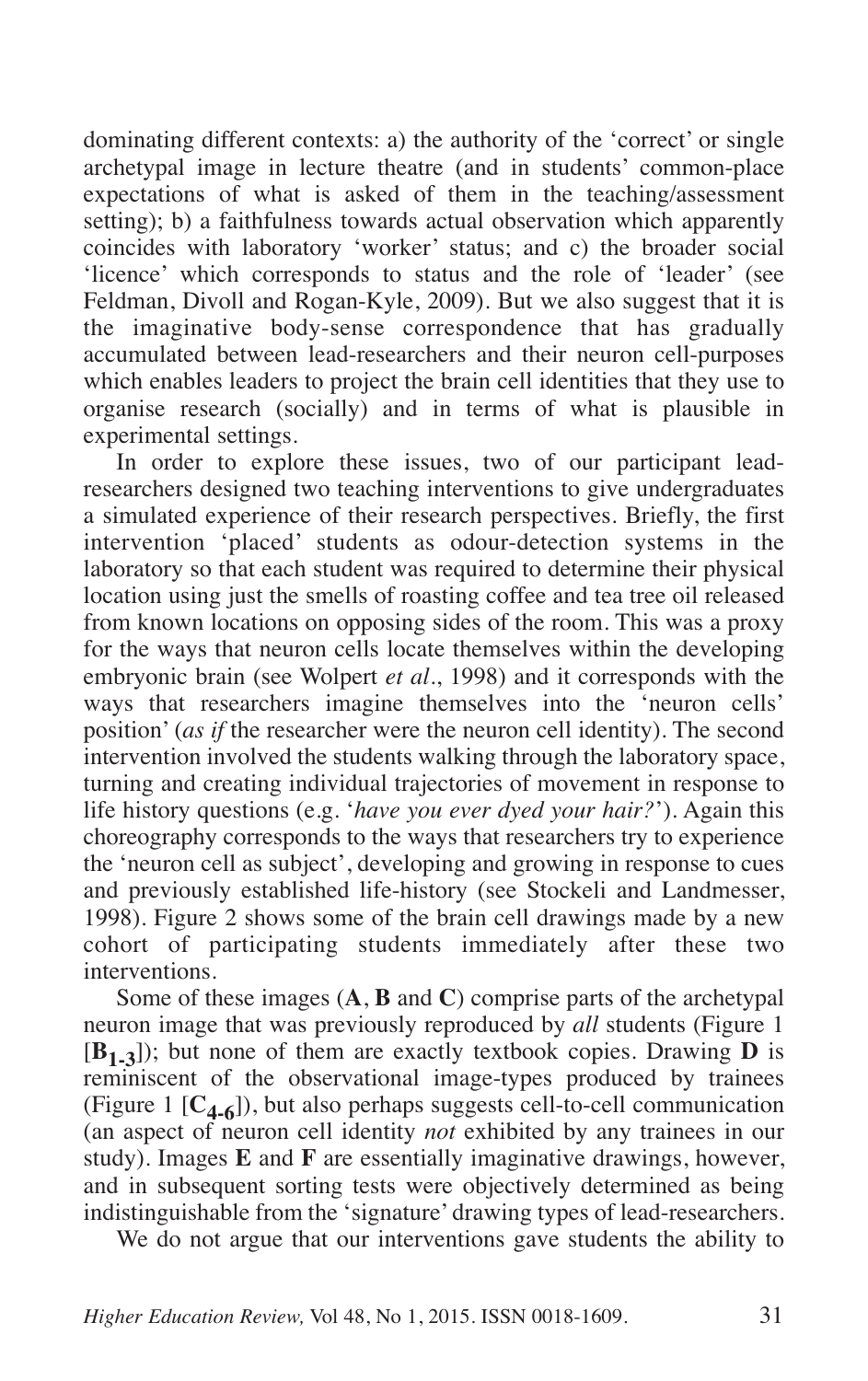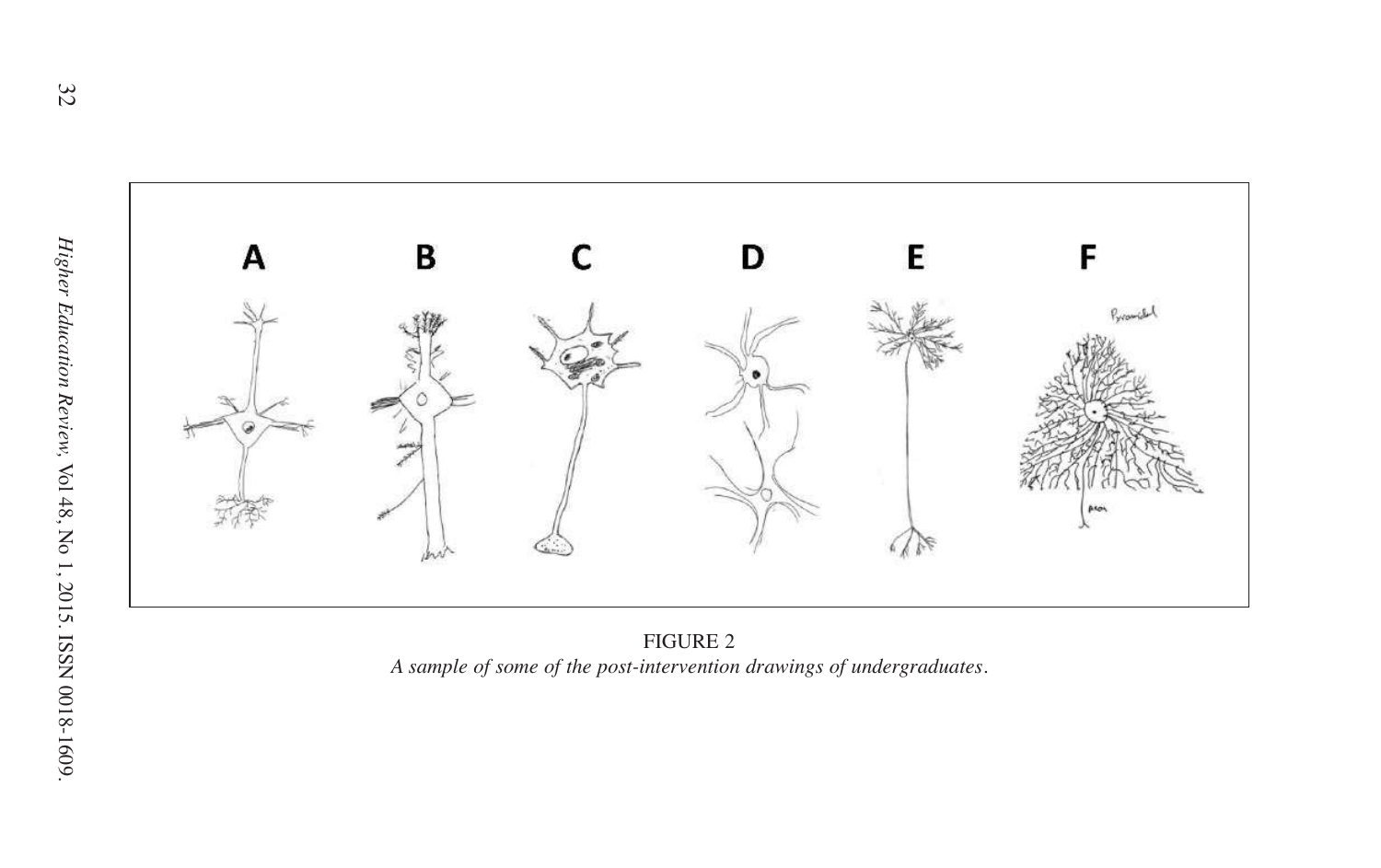embody potential neuron cell identities, circumventing the years of work manipulating neurons in experimental settings through which the relevant imaginative body-sense is thought to arise (see Knorr Cetina, 1999; Myers, 2008): but we do suggest that these interventions (designed because of making the embodied experiences of leading researchers the object of analysis in the design pedagogy) have been successful in shifting students out of the '*knowledge-trough*' (Wingate, 2010) of the single archetypal image and relocating them in a researchlike perspective from which it is apparently possible (or licensed/ permitted) to be imaginative.

# *Critical reading in humanities*

In a very different academic setting, Weller (2010) also points towards the advantages of treating scholars as an object of inquiry rather than relying on them to narrate their practice in the course of teaching. She documents the ways that leading humanities faculty read critically: paying careful attention to context beyond the given text as well as to the ways that text treats context. This is contrasted with students tending to read for information-only where the surface-level outcomes of the text *per se* are a barrier to critique/development of the inter-textual *process*. Again, the analysis highlights the ways that what is apparently visible to 'experts' is largely hidden from 'novices'. Like our neuroscience data the difference of the 'expert' stance appears to be a willingness/ability to be participative from *within the process*: in this case, 'leaders' being the active elements whereby what is read is deliberately re-written (interpreted) through the act of reading. The study demonstrated that for expert academic readers, literary texts are constituted as palimpsestic, overwritten, sometimes literally, through the process of close reading as experienced readers draw on other texts to generate meaning.

One important implication of this reading study is that each researcher/teacher needs to exhibit their experiences of reading *as imaginative re-writing*, a process that highlights their u-turns and changes of viewpoint perhaps even more prominently than explaining their final interpretation (see Wineburg, 2011). Missteps along-the-way are rarely made explicit in a finished narrative, but Weller's (2010) contention is that *experience* of leading-writers' u-turns (in the *reading* process) exhibits the criteria through which their writing 'signatures' are shaped in ways necessarily neglected in subsequently reported lectures and/or finished research or 'teaching' outputs. Again, we point at the importance of 'peering from inside' the reading process where reading is the lived exhibit. Thus, like Wineburg (2011) in his analysis of how to teach history students to read like a historian, we suggest that leading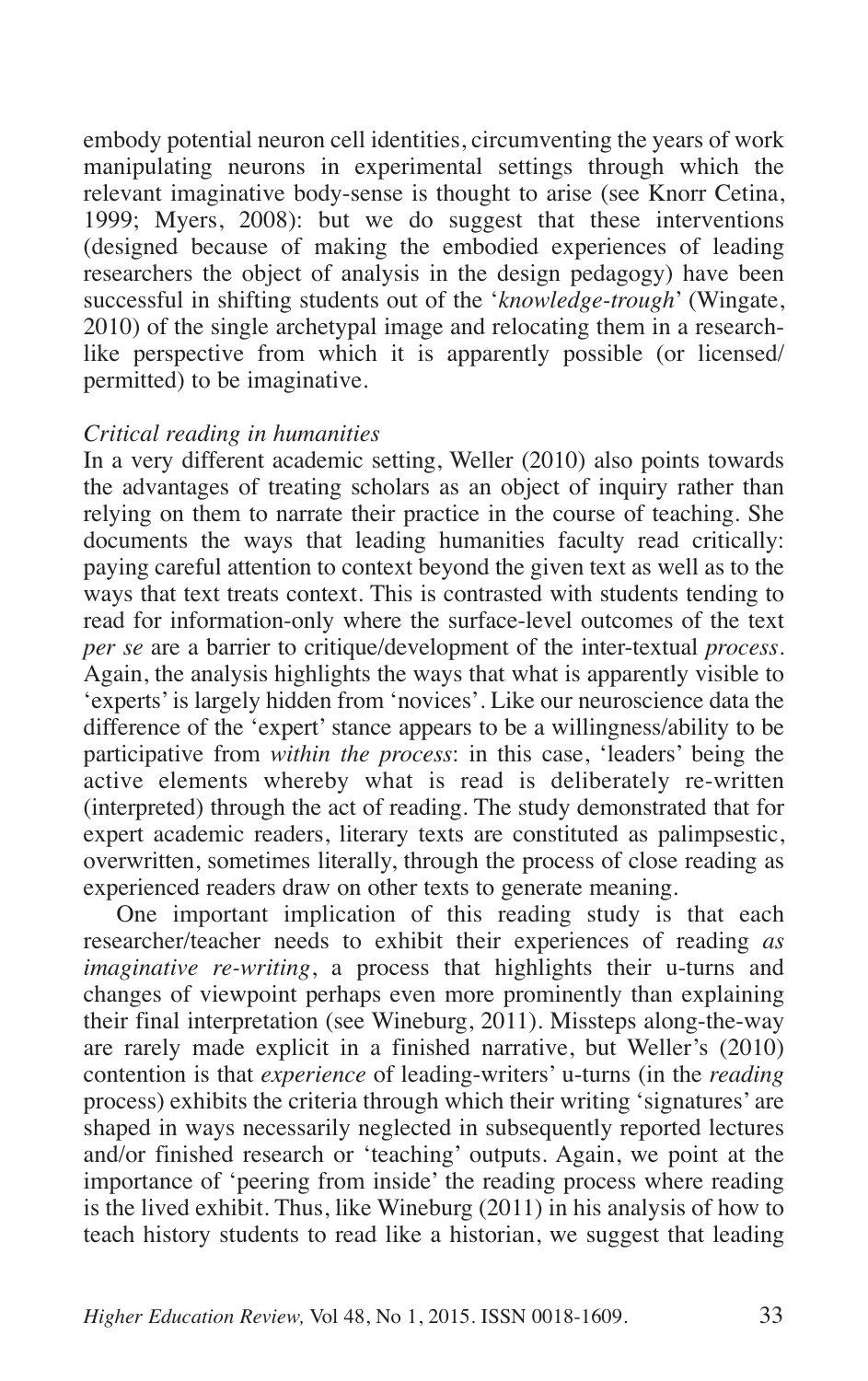humanities scholars should sometimes set about reading publications that are new to them by making margin-notes as they go, and speaking their successive thoughts aloud in real-time (to a recorder) so that these examples (of embodied reading – and thus also of re-writing) can be captured and shared with students.

Just as our neuroscience interventions entailed students walking (and smelling) a path through the laboratory (mimicking the ways that a lead neuroscientist imagine themselves as *being* developing neuron cells) so humanities students might *follow* leading-scholars from the *inside* of their reading process, thereby (potentially) achieving a point of entry into inter-textuality *in their leaders*' *footsteps*. Douglas *et al* (in press) draw on this idea of reading as embodied action in literary studies of pedagogy by both talking about, and practising, the skill of close reading in 'hands-on' ways and acknowledging this as critical engagement that is experienced physically by both students and teachers as readers. Thus, engaging students in reading and reflecting on the act of reading seeks to 'make reading visible in the minds and study habits of tertiary students as a *disciplinary practice in which they are being trained*'. Critical close reading is, therefore, a contextual experience learnt both from within the act of reading and through making transparent the reading practices of others.

To draw our claims together, relating the physical, sensory and affective prevaricates of neuroscience to the literary practices of humanities (and vice versa) one might envisage what it means to read, to sense and to feel another's musical composition. In order to be critical in music-making, one must gather a sense and feel for what the composer tries to do, then one must hear a note: a bar, a phrase, a cadence – as it is written – but also in relation to what else might have been there quite differently. In doing this one adds to a personal understanding of the composer's aim while also being able to judge the composer's contribution realised within that published turn of phrase. This is to uncover the imagination which is both *material* (in terms of what is possible to make available) while also developing the imagination as a more general and communicative potentiality. This exemplifies a bridging principle, relating linguistic and material creativity through the metaphor of music and pointing at the individual who is this metaphorical bridge in the embodied flesh. It is this principle (and principal) which we identify as the (potential) distinctiveness of experts as teachers. Our image is a much more individual 'signature'than the one generally accorded to the literature of 'signature pedagogies of the disciplines/professions' (Schulman, 2005): for us, the notion of research*er*-led teaching turns upon the principle that individuals are the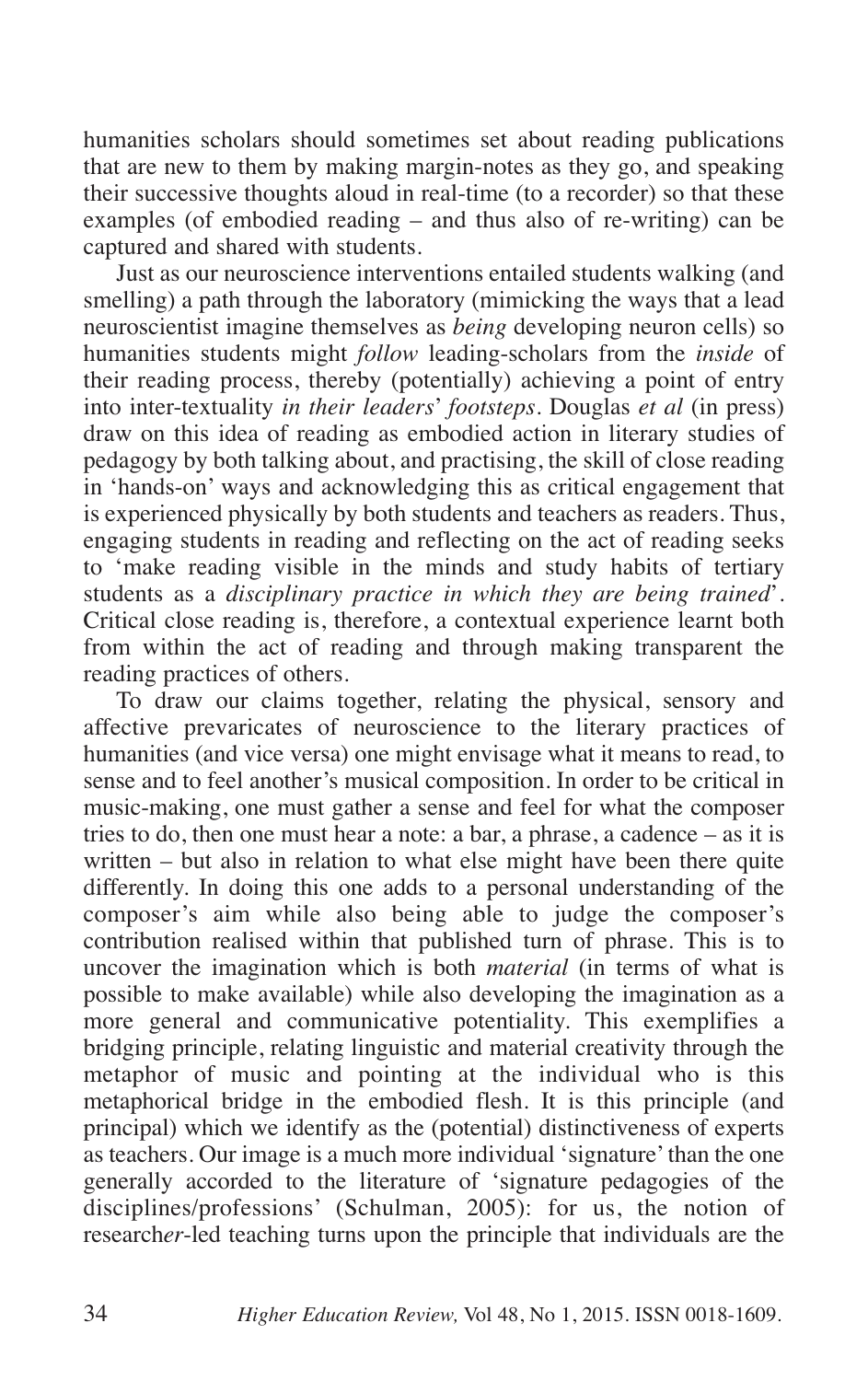principals of their own research and only these principals can bring an otherwise invisible form to light in teaching. While the Scholarship of Teaching and Learning (SoTL) literature and the related strands of higher education research linking inquiry based learning approaches to researchlike practices (e.g. Healey and Jenkins, 2005; 2007; Levy and Petrulis, 2007; 2009; 2010) have had important impacts on teaching in universities (Entwistle, 2009), nevertheless, these literatures are also to be criticised because of their relative neglect of research-work in the field of practice studies (see Hay *et al*, 2013, for example). Without intending to refute the important teaching-practice gains which have been achieved because of SoTL and its allies, our work is also critical of the SoTL literature, suggesting that often the potential virtues of apprenticeship in research*er*led teaching are foreclosed by more generalised educational accounts in which principles alone emerge as rules or dicta for organising students' work in relation to reified or generally applicable laws (Stafford, 1993: 34) rather than celebrating the principals who might bring to life both practice and its pedagogy (Gamble, 2001).

## **Concluding remarks**

We conclude that being taught by an academic leader with a hard-won practice 'signature' is itself a good reason for attending university; so long as these leaders do, in fact, teach and while doing so remain willing and able to carry their research identity into the classroom. In our specific examples, this means bringing the hidden process of imagining the neuron cell perspective into teaching, or making the 'black-box' of the reading process more transparent through deliberate (re)enactment. These processes (of imaginative body-sense and of creative reading) are vital transaction-sites of disciplinary knowledge-making and their exhibition constitutes a unique researchers' virtue. In this regard our label: research*er*-led teaching is a deliberate point towards individual researcher/scholar's practice.

It is also vital that students are helped to find the 'licence' to explore tentative and imaginative practice becoming willing and able to make uturns in their knowledge-making process; at least as much as researchleaders apparently do. As we envisage it, this licence is entreaty into dialogue with knowledge-making culture and as Wegerif (2007: 46) explains, dialogue is an educational '*ends in itself*'. In our approach, students must still be generally viewed as being novices in higher education, but we model two very different examples of pedagogy in both of which students' knowledge-work might be located in a single trajectory of practice rather than confining 'learning' to a separately bounded-space where readymade knowledge is the only authority.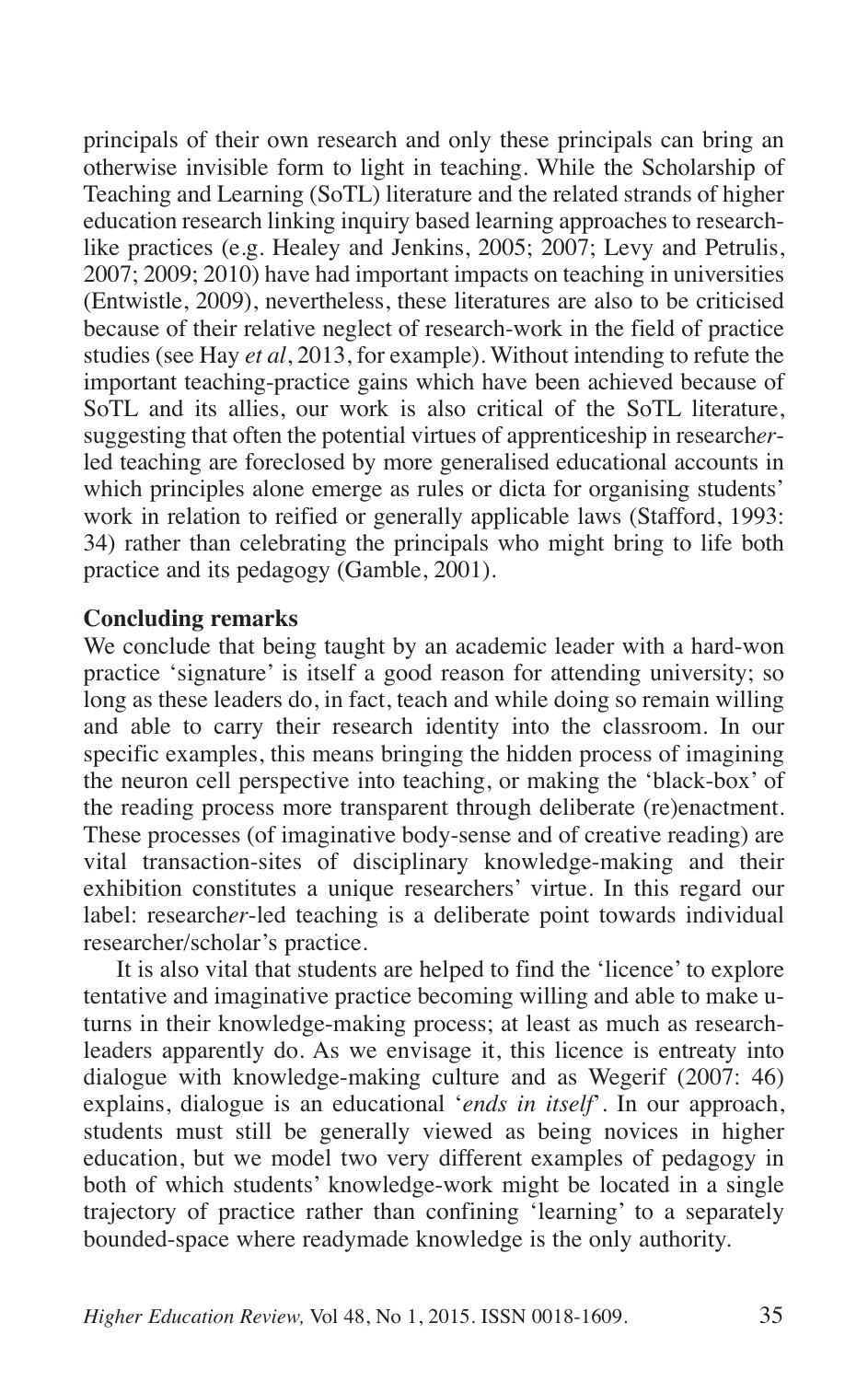In the title of this article, we have coined the term 'research*er*-led teaching'. We use this phrase to emphasise the importance of the unique research identities embodied by leading researcher/scholars/ practitioners. The organising principle of our concept of researcher-led teaching is the need for researchers to *be* their practice 'signatures' in the teaching setting. We acknowledge that our arguments link teaching potential with research identity, thereby projecting the somewhat controversial view that the quality of higher education depends on a teachers' *research* status *a priori*. This is particularly charged at a point in time when different UK higher education institutions are all attempting to negotiate and position themselves in relation to an intended Teaching Excellence Framework. Nevertheless, we also suggest that our move to explicate the potential distinctiveness of research*er*-led teaching might help to make the 'hidden curriculum' somewhat more visible and therefore more inclusive. We suggest that there is much to be gained by treating research-leaders as objects of inquiry and perhaps this is an important direction for the academic development staff of institutions who seek to foster the integration of research and teaching practice while also developing their own research of research in higher education settings.

# **Acknowledgements**

The case studies summarised here were sponsored by the Society for Educational Studies (SES), the Higher Education Academy (HEA) and a small pump-priming grant from King's Learning Institute, King's College London. We are grateful to all our participants (students and researcher/teachers) and the first author expresses particular thanks to Richard Wingate (King's College London: MRC Centre for Neurobiology) and Andrew Dilley (Department of History; University of Dundee) without whom the themes of this paper would not have gained traction.

# **Address for correspondence**

Dr David Hay, King's Learning Institute, King's College London, James Clerk Maxwell Building, 57 Waterloo Road, London, SE1 8WA. E-mail: david.2.hay@kcl.ac.uk

# **References**

Amann, K and Knorr Cetina, K (1988) 'The fixation of evidence', *Human Studies*, 11: 133-169

Bakhtin, M M (1981) *The Dialogic Imagination: Four Essays*, Austin: University of Texas Press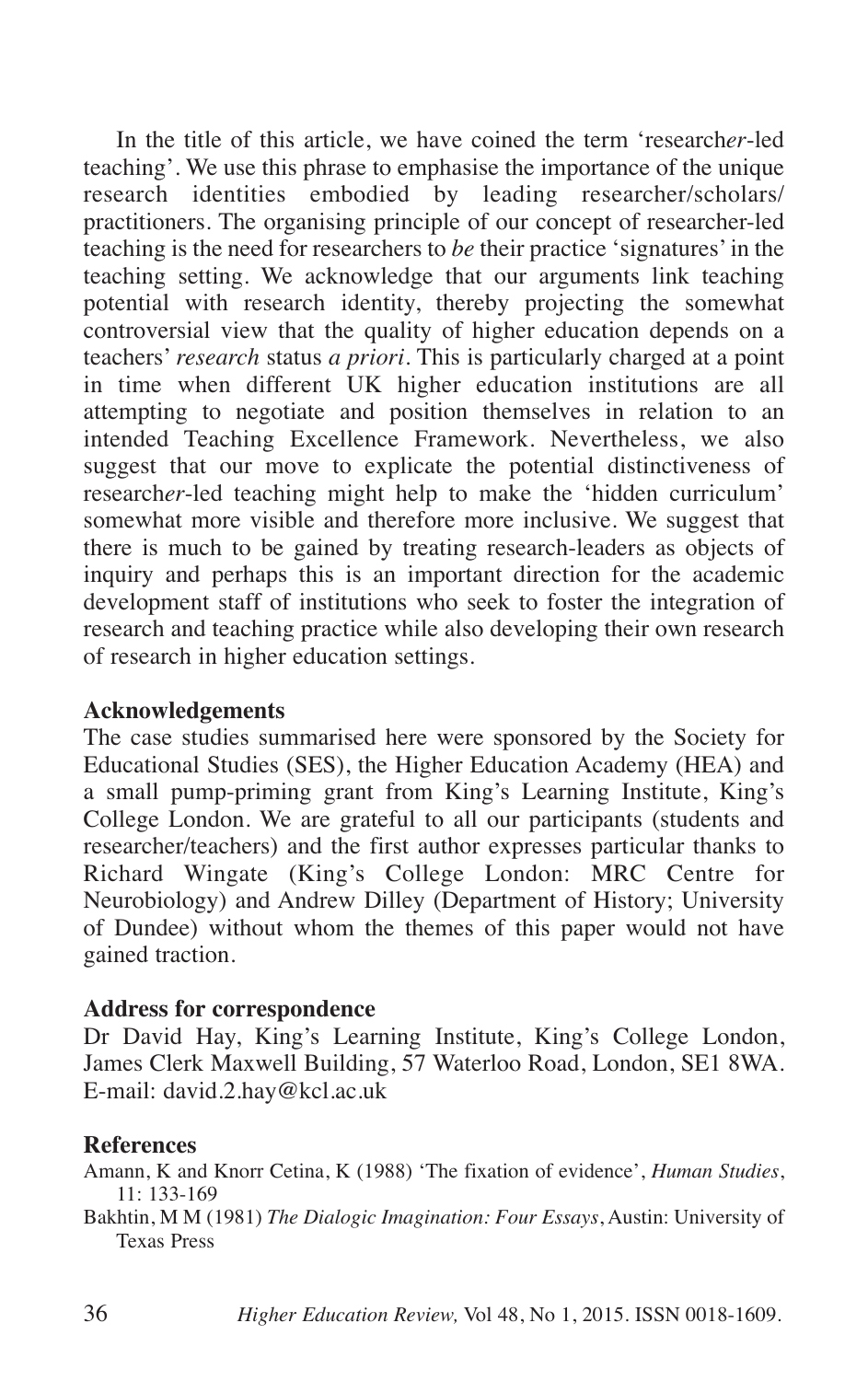- Barker, L F (1899) *The Nervous System and its Constituent Neurones*, New York: Appleton
- Barnett, R (2010) 'Knowing and becoming in the higher education curriculum', *Studies in Higher Education*, 34 (4): 429-440
- Blackmore, P (2009) 'Conceptions of academic development in higher education institutions', *Studies in Higher Education*, 34 (6): 663-679
- Camic, C, Gross, N and Lamont, M (2011) 'The study of social knowledge-making', in Camic, C, Gross, N and Lamont, M (eds), *Social Knowledge in the Making*, Chicago: University of Chicago Press
- Collins, H (2010) *Tacit and Explicit Knowledge*, Chicago: University of Chicago Press
- Daston, L and Galison, P (2007) *Objectivity*, New York: Zone
- Douglas. K, Barnett, K, Poletti, A, Seaboyer, J and Kennedy, R (in press) 'Building reading resilience: rethinking reading for the literary studies classroom', *Higher Education Research and Development*, DOI: 10.1080/07294360.2015.1087475
- Entwistle, N J and Smith, C A (2002) 'Personal understanding and target understanding: mapping influences of the outcomes of learning', *British Journal of Educational Psychology*, 72: 321-342
- Entwistle, N (2009) *Teaching for Understanding at University: Deep Approaches and Distinctive Ways of Thinking*, London: Macmillan
- Feldman, A, Divoll, K and Rogan-Kyle, A (2009) 'Research education of new scientists: implications for science teacher education', *Journal of Research in Science Teaching*, 46: 442-459
- Gamble, J (2001) 'Modelling the invisible: the pedagogy of craft apprenticeship', *Studies in Continuing Education*, 23 (2): 185-200
- Grafton, A T (2011) 'In Clio's American atelier', in: Camic, C, Gross, N and Lamont, M (eds), *Social Knowledge in the Making*, Chicago: University of Chicago Press
- Greenleaf, C L, Litman, C, Hanson, T L and Rosen, R (2011) 'Integrating literacy and scientific in biology: Teaching and learning impacts of reading apprenticeship professional development', *American Educational Research Journal*, 28 (3): 647-717
- Hay, D B, Williams, D, Stahl, D and Wingate, R (2013) 'Using drawings of the brain cell to exhibit expertise in neuroscience: exploring the boundaries of experimental culture', *Science Education*, 97 (3): 468-491
- Healey, M and Jenkins, A (2005) 'Linking research and teaching: exploring disciplinary spaces and the role of inquiry based learning', in Barnett, R (ed), *Reshaping the University: New Relationships Between Research, Scholarship and Teaching*, Buckingham: Open University Press
- Healey, M and Jenkins, A (2009) *Developing Undergraduate Research and Inquiry*, York: Higher Education Academy
- Heilbron, J (2011) 'Practical foundations of theorizing in sociology: the case of Pierre Bourdieu', in Camic, C, Gross, N and Lamont, M (eds), *Social Knowledge in the Making*, Chicago: University of Chicago Press
- Hughes, M (2005) 'The mythology of research and teaching relationships in universities' in Barnett, R (ed.) *Reshaping the University: New Relationships between Research, Scholarship and Teaching*, Maidenhead: McGraw-Hill/Open University Press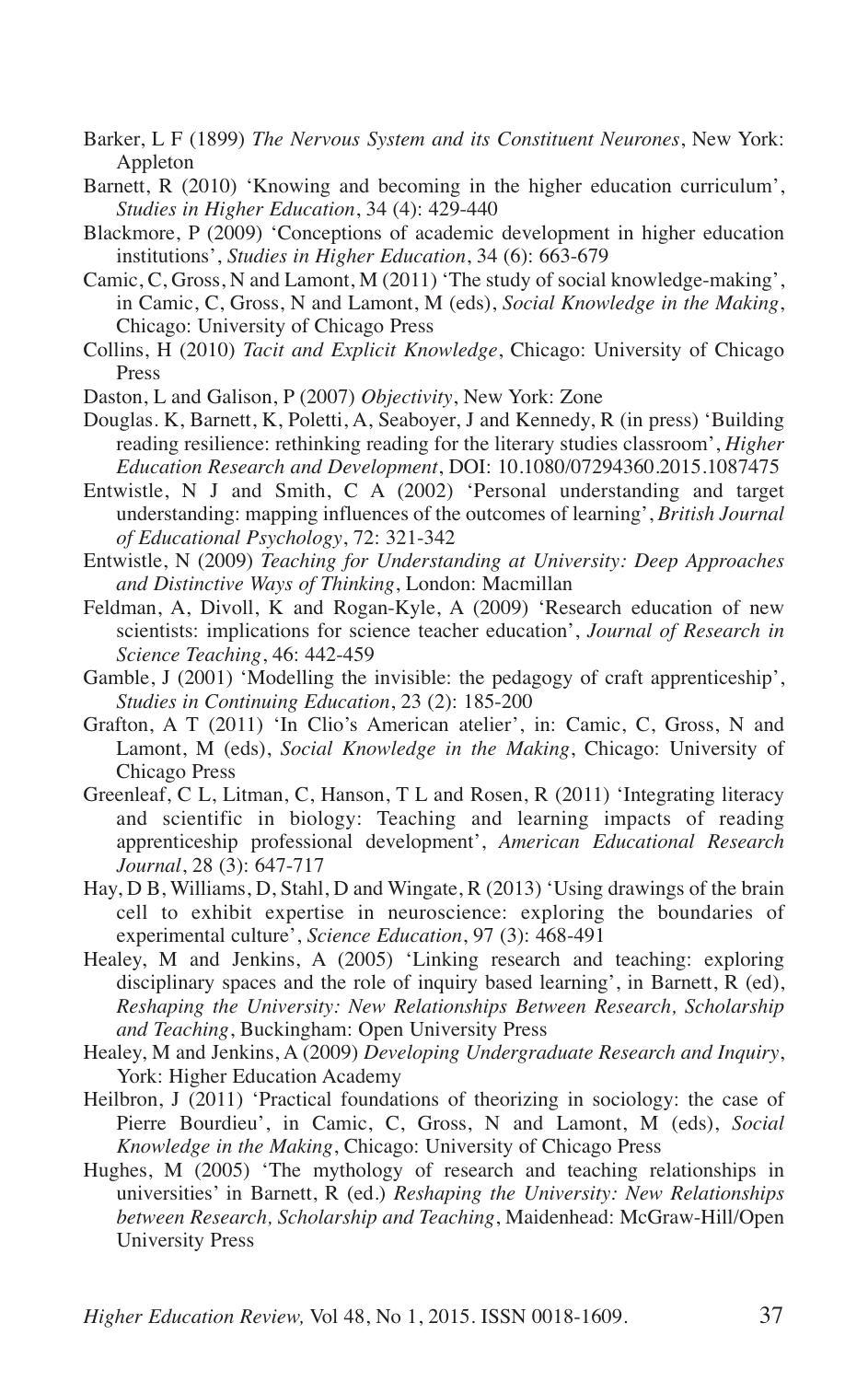- Jones, S and Kinchin, I M (2009) 'Integration or coordination? A consideration of two curriculum models in the context of a Masters of Pharmacy (MPharm) module', in Lygo-Baker, S (ed) *Proceedings of the Excellence in Teaching Conference*, London: King's College London
- Kawatoko, Y and Ueno, N (2003) 'Talking about skill: making objects, technologies and communities visible', *Visual Studies*, 18 (1): 47-57
- Kreber, C (2005) 'Reflection on teaching and the scholarship of teaching: focus on scientific instructors, *Higher Education*, 50: 323-359
- Knorr Cetina, K (2011). 'Financial analysis: epistemic profile of an evaluative science', in Camic, C, Gross, N and Lamont, M (eds), *Social Knowledge in the Making*, Chicago: University of Chicago Press
- Knorr Cetina, K (1999) *Epistemic Cultures: How the Sciences Make Knowledge*, Cambridge: Harvard University Press
- Kress, G (2003) *Literacy in the New Media Age*, London: Routledge
- Kress, G (2010) *Multimodality: A Semiotic Approach to Contemporary Communication*, London: Routledge
- Latour, B and Wolgar, S (1985) *Laboratory Life: The Construction of Scientific Facts*, Princeton: Princeton University Press
- Latour, B (1987) *Science in Action: How to Follow Scientists and Engineers Through Society*, Cambridge: Harvard University Press
- Lea, M and Street, B V (1998) 'Student writing and staff feedback in higher education: an academic literacies approach', *Studies in Higher Education,* 23  $(2): 157-172$
- Levy, P and Petrulis, R (2010) 'How do first-year university students experience inquiry and research, and what are the implications for the practice of inquiry based learning?', *Studies in Higher Education*, 37 (1): 85-101
- Lillis, T (2003) 'Student writing as 'academic literacies': Drawing on Bakhtin to move from critique to design', *Language Education*, 17 (3): 192-207
- McCartney, M (2013) 'Drawing to learn', *Science,* 340 (4): 2
- McFalane, B (2011) 'The morphing of academic practice: unbundling and the paraacademic', *Higher Education Quarterly*, 65 (1): 59-73
- Myers, N (2008) 'Molecular embodiments and the body-work of modelling in protein crystallography', *Social Studies of Science*, 38 (2): 163-199
- Perkins, D (1981) *The Mind's Best Work*, Harvard: Harvard University Press
- Polanyi, M (1961) *Personal Knowledge: Towards a Post-Critical Philosophy*, Chicago: University of Chicago Press
- Ranaweera, S P N and Montplaisir, L M (2010) 'Students' illustrations of the human nervous system as a formative assessment tool', *Anatomical Sciences Education*, 3: 227-233
- Radder, H (2012) *The Material Realization of Science: From Habermas to Experimental and Referential Realism*, Boston: Springer
- Rouse, J (2002) *How Scientific Practices Matter: Reclaiming Philosophical Naturalism*, Chicago/London: University of Chicago Press
- Reinberger, H-J (2010) *An Epistemology of the Concrete: Twentieth-Century Histories of Life,* Durham/London: Duke University Press
- Schulman, L (2005) 'Signature pedagogies in the professions', *Dædelus*, 134 (3): 52-57
- Stafford, B M (1993) *Body Criticism: Imagining the Unseen in Enlightenment Art and Medicine*, Cambridge: MIT Press